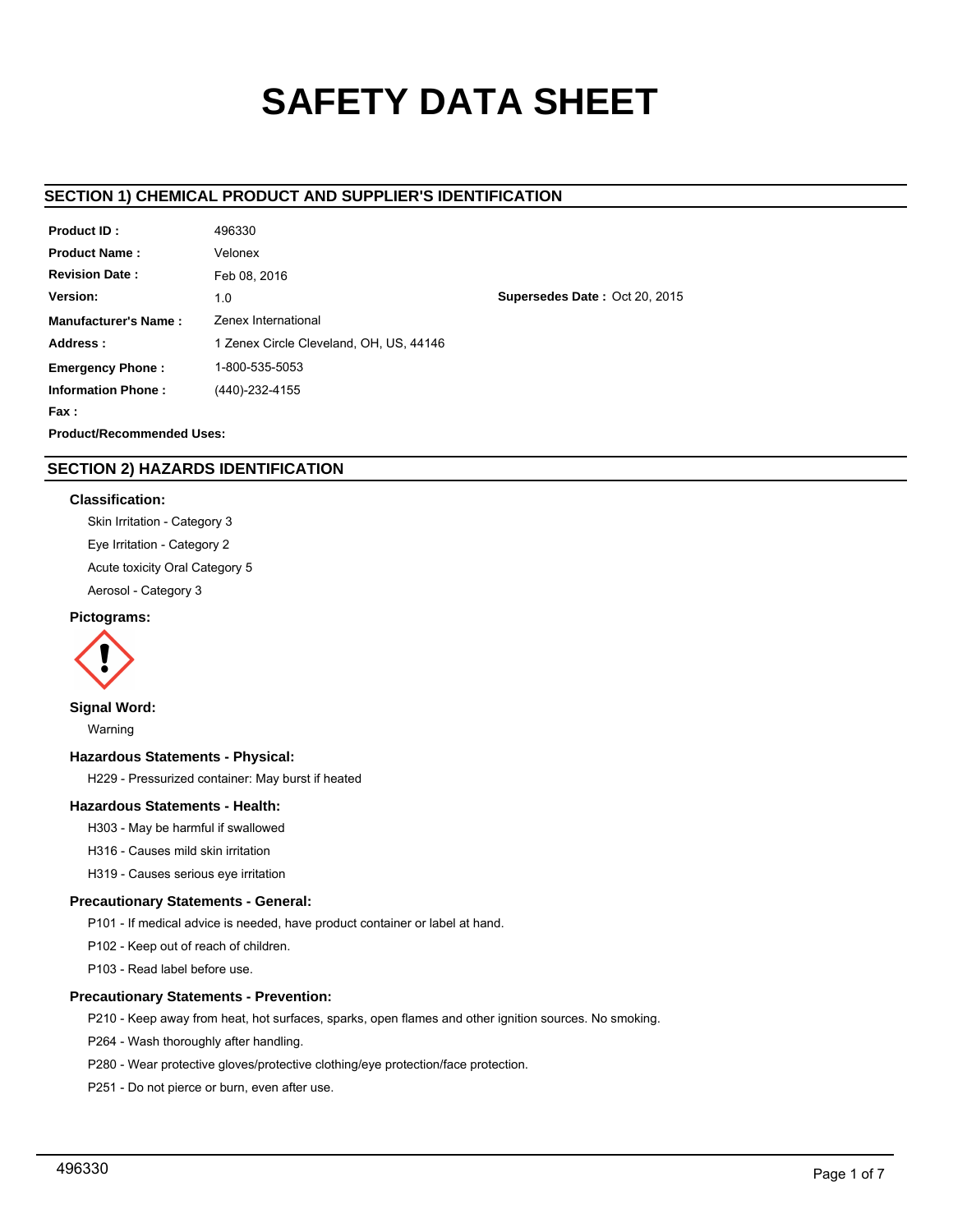## **Precautionary Statements - Response:**

P312 - Call a POISON CENTER or doctor/physician if you feel unwell.

P332 + P313 - If skin irritation occurs: Get medical advice/attention.

P305 + P351 + P338 - IF IN EYES: Rinse cautiously with water for several minutes. Remove contact lenses, if present and easy to do. Continue rinsing.

P337 + P313 - If eye irritation persists: Get medical advice/attention.

# **Precautionary Statements - Storage:**

P410 - Protect from sunlight.

P412 - Do not expose to temperatures exceeding 50 °C/122 °F.

# **Precautionary Statements - Disposal:**

P501 - Dispose of contents and container in accordance with all local, regional, national and international regulations.

# **SECTION 3) COMPOSITION / INFORMATION ON INGREDIENTS**

| <b>CAS</b>   | <b>Chemical Name</b>              | % by Weight     |  |
|--------------|-----------------------------------|-----------------|--|
| 0007732-18-5 | <b>WATER</b>                      | 56% - 91%       |  |
| 0000106-97-8 | <b>BUTANE</b>                     | $1\% - 3\%$     |  |
| 0000112-34-5 | DIETHYLENE GLYCOL MONOBUTYL ETHER | $1\% - 2\%$     |  |
| 0007320-34-5 | TETRAPOTASSIUM PYROPHOSPHATE      | $0.1\% - 2.6\%$ |  |
| 0000111-76-2 | ETHYLENE GLYCOL MONOBUTYL ETHER   | $0.1\% - 1.4\%$ |  |

# **SECTION 4) FIRST-AID MEASURES**

## **Inhalation:**

Remove source of exposure or move person to fresh air and keep comfortable for breathing.

If exposed/feel unwell/concerned: Call a POISON CENTER/doctor.

Eliminate all ignition sources if safe to do so.

#### **Eye Contact:**

Remove source of exposure or move person to fresh air. Rinse eyes cautiously with lukewarm, gently flowing water for several minutes, while holding the eyelids open. Remove contact lenses, if present and easy to do. Continue rinsing for a duration of 15-20 minutes. Take care not to rinse contaminated water into the unaffected eye or onto the face. If eye irritation persists: Get medical advice/attention.

## **Skin Contact:**

Take off immediately all contaminated clothing, shoes and leather goods (e.g. watchbands, belts). Gently blot or brush away excess product. Wash with plenty of lukewarm, gently flowing water for a duration of 15-20 minutes. Call a POISON CENTER/doctor if you feel unwell. Store contaminated clothing under water and wash before reuse or discard.

#### **Ingestion:**

Rinse mouth. Do NOT induce vomiting. Immediately call a POISON CENTER/doctor. If vomiting occurs naturally, lie on your side, in the recovery position.

Never give anything by mouth to an unconscious or convulsing victim. Keep person warm and quiet.

# **SECTION 5) FIRE-FIGHTING MEASURES**

## **Suitable Extinguishing Media:**

Use water, fog, dry chemical, or carbon dioxide.

Carbon dioxide can displace oxygen. Use caution when applying carbon dioxide in confined spaces. Simultaneous use of foam and water on the same surface is to be avoided as water destroys the foam.

## **Unsuitable Extinguishing Media:**

Water may be ineffective but can be used to cool containers exposed to heat or flame.

#### **Specific Hazards in Case of Fire:**

Contents under pressure. Keep away from ignition sources and open flames. Exposure of containers to extreme heat and flames can cause them to rupture often with violent force.

Aerosol cans may rupture when heated.

Heated cans may burst.

In fire, will decompose to carbon dioxide, carbon monoxide

## **Fire-Fighting Procedures:**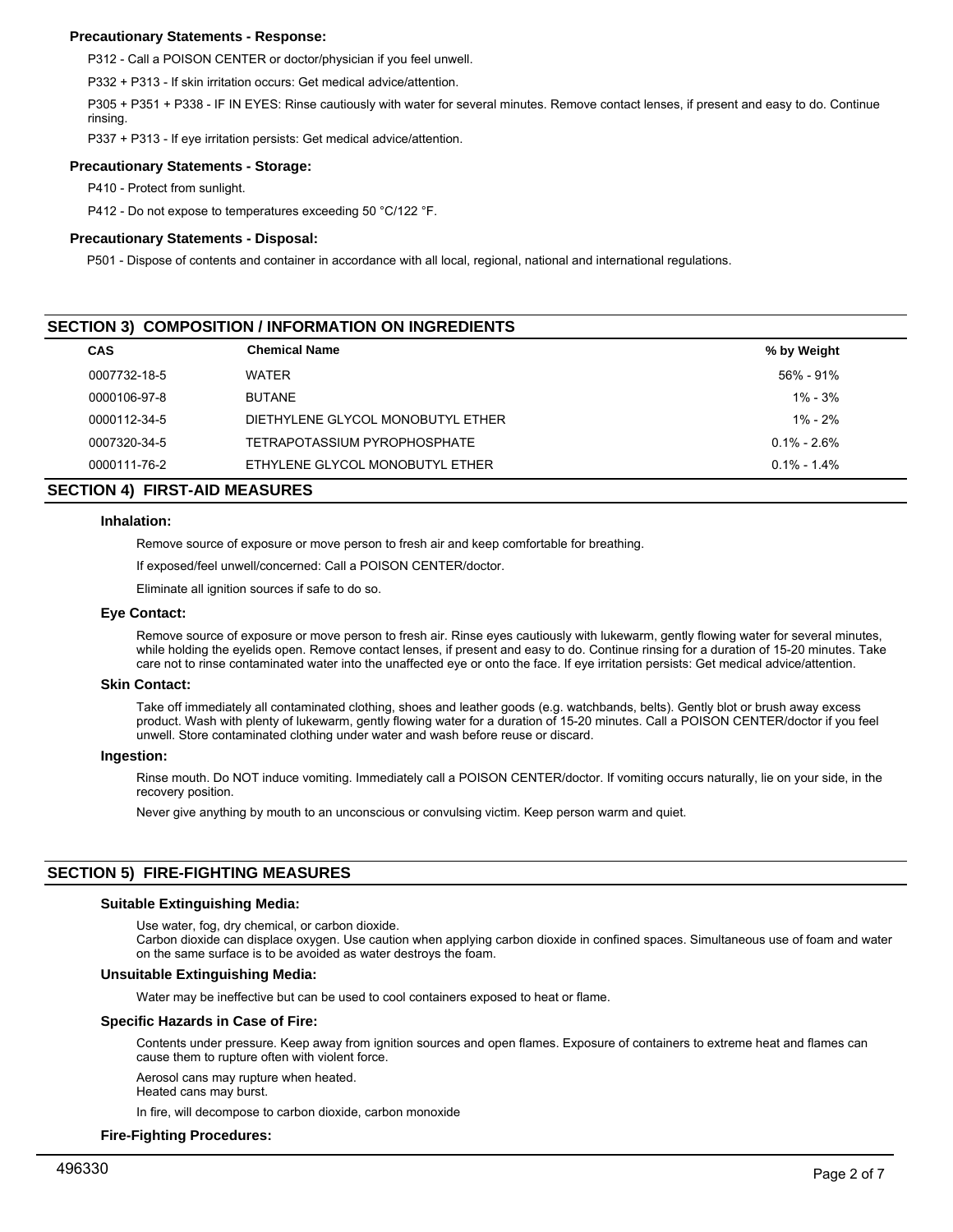Isolate immediate hazard area and keep unauthorized personnel out. Stop spill/release if it can be done safely. Move undamaged containers from immediate hazard area if it can be done safely. Water spray may be useful in minimizing or dispersing vapors and to protect personnel.

Dispose of fire debris and contaminated extinguishing water in accordance with official regulations.

#### **Special Protective Actions:**

Wear protective pressure self-contained breathing apparatus (SCBA)and full turnout gear.

Care should always be exercised in dust/mist areas.

# **SECTION 6) ACCIDENTAL RELEASE MEASURES**

#### **Emergency Procedure:**

Flammable/combustible material.

ELIMINATE all ignition sources (no smoking, flares, sparks, or flames in immediate area). Stay upwind; keep out of low areas. Immediately turn off or isolate any source of ignition. Keep unnecessary people away; isolate hazard area and deny entry. Do not touch or walk through spilled material. Clean up immediately. Use absorbent sweeping compound to soak up material and put into suitable container for proper disposal.

#### **Recommended Equipment:**

Positive pressure, full-face piece self-contained breathing apparatus(SCBA), or positive pressure supplied air respirator with escape SCBA (NIOSH approved).

#### **Personal Precautions:**

ELIMINATE all ignition sources (no smoking, flares, sparks, or flames in immediate area). Use explosion proof equipment. Avoid breathing vapor. Avoid contact with skin, eye or clothing. Do not touch damaged containers or spilled materials unless wearing appropriate protective clothing.

## **Environmental Precautions:**

Stop spill/release if it can be done safely. Prevent spilled material from entering sewers, storm drains, other unauthorized drainage systems and natural waterways by using sand, earth, or other appropriate barriers.

# **SECTION 7) HANDLING AND STORAGE**

#### **General:**

For industrial and institutional use only. For use by trained personnel only. Keep away from children. Wash hands after use. Do not get in eyes, on skin or on clothing. Do not breathe vapors or mists. Use good personal hygiene practices. Eating, drinking and smoking in work areas is prohibited. Remove contaminated clothing and protective equipment before entering eating areas. Eyewash stations and showers should be available in areas where this material is used and stored.

#### **Ventilation Requirements:**

Use only with adequate ventilation to control air contaminants to their exposure limits. The use of local ventilation is recommended to control emissions near the source.

#### **Storage Room Requirements:**

Keep container(s) tightly closed and properly labeled. Store in cool, dry, well-ventilated areas away from heat, direct sunlight and incompatibilities. Store in approved containers and protect against physical damage. Keep containers securely sealed when not in use. Indoor storage should meet OSHA standards and appropriate fire codes. Containers that have been opened must be carefully resealed to prevent leakage. Empty container retain residue and may be dangerous.

Do not cut, drill, grind, weld, or perform similar operations on or near containers. Do not pressurize containers to empty them. Ground all structures, transfer containers and equipment to conform to the national electrical code. Use procedures that prevent static electrical sparks. Static electricity may accumulate and create a fire hazard.

Store at temperatures below 120°F.

## **SECTION 8) EXPOSURE CONTROLS, PERSONAL PROTECTION**

## **Eye Protection:**

Chemical goggles, safety glasses with side shields or vented/splash proof goggles. Contact lenses may absorb irritants. Particles may adhere to lenses and cause corneal damage.

#### **Skin Protection:**

Wear gloves, long sleeved shirt, long pants and other protective clothing as required to minimize skin contact.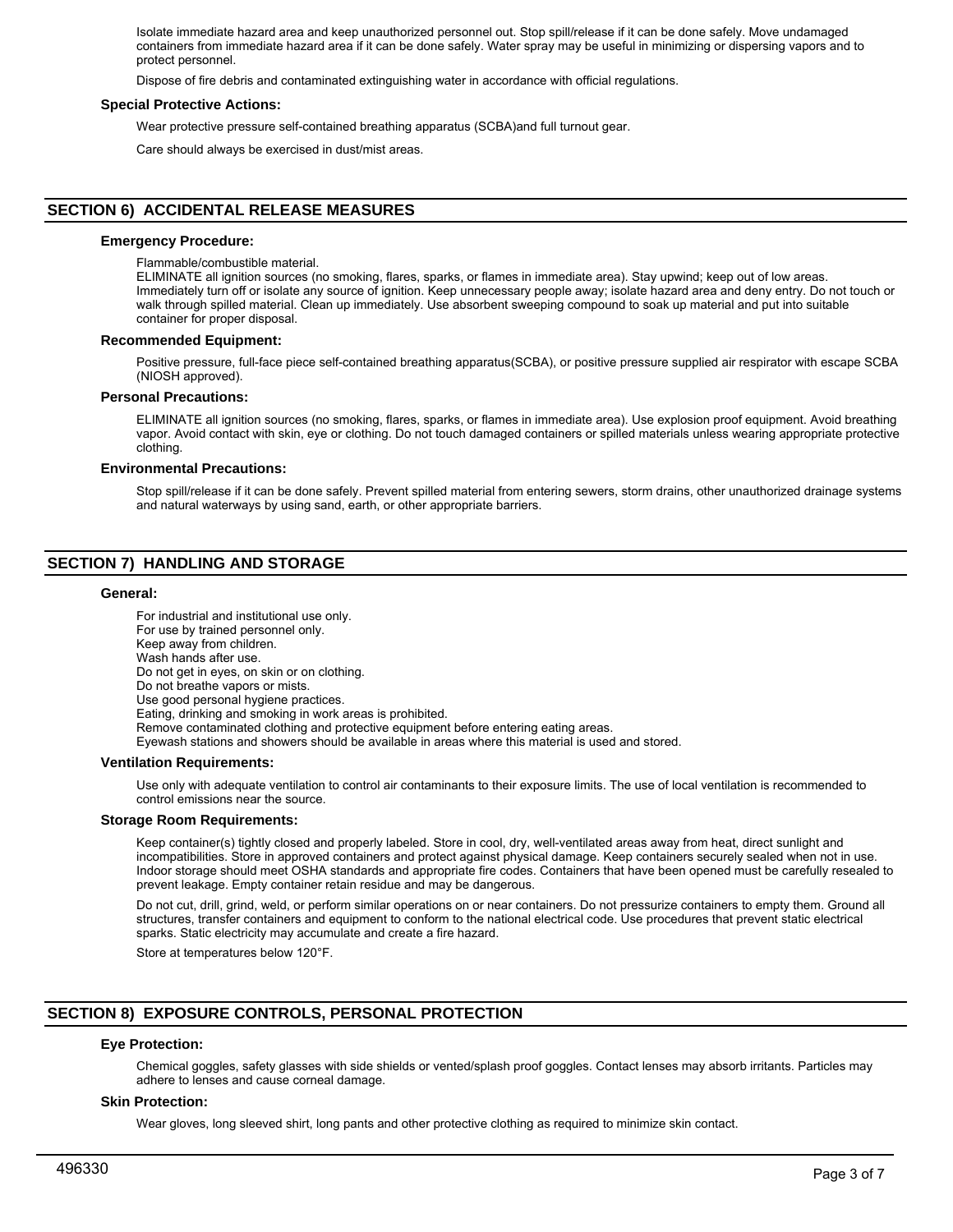Use of gloves approved to relevant standards made from the following materials may provide suitable chemical protection: PVC, neoprene or nitrile rubber gloves. Suitability and durability of a glove is dependent on usage, e.g. frequency and duration of contact, chemical resistance of glove material, glove thickness, dexterity. Always seek advice from glove suppliers. Contaminated gloves should be replaced. Chemical-resistant clothing is recommended to avoid prolonged contact. Avoid unnecessary skin contact.

## **Respiratory Protection:**

If engineering controls do not maintain airborne concentrations to a level which is adequate to protect worker, a respiratory protection program that meets or is equivalent to OSHA 29 CFR 1910.134 and ANSI Z88.2 should be followed. Check with respiratory protective equipment suppliers. Where air-filtering respirators are suitable, select an appropriate combination of mask and filter. Select a filter suitable for combined particulate/organic gases and vapors.

When spraying more than one half can continuously or more than one can consecutively, use NIOSH approved respirator.

| <b>Chemical Name</b>                                         | <b>OSHA</b><br>TWA<br>(ppm) | OSHA<br>TWA<br>(mg/m3) | <b>OSHA</b><br><b>STEL</b><br>(ppm) | <b>OSHA</b><br>STEL<br>(mg/m3) | OSHA-<br>Tables-<br>Z1,2,3 | <b>OSHA</b><br>Carcinogen | <b>OSHA</b><br>Skin<br>designation | <b>NIOSH</b><br><b>TWA</b><br>(ppm) | <b>NIOSH</b><br>TWA<br>(mg/m3) | <b>NIOSH</b><br><b>STEL</b><br>(ppm) | <b>NIOSH</b><br><b>STEL</b><br>(mg/m3) | <b>NIOSH</b><br>Carcinogen |
|--------------------------------------------------------------|-----------------------------|------------------------|-------------------------------------|--------------------------------|----------------------------|---------------------------|------------------------------------|-------------------------------------|--------------------------------|--------------------------------------|----------------------------------------|----------------------------|
| <b>BUTANE</b>                                                |                             |                        |                                     |                                |                            |                           |                                    | 800                                 | 1900                           |                                      |                                        |                            |
| <b>DIETHYLENE</b><br><b>GLYCOL</b><br><b>MONOBUTYL ETHER</b> |                             |                        |                                     |                                |                            |                           |                                    |                                     |                                |                                      |                                        |                            |
| ETHYLENE GLYCOL<br>MONOBUTYL ETHER                           | 50                          | 240                    |                                     |                                |                            |                           |                                    | b                                   | 24                             |                                      |                                        |                            |

| <b>Chemical Name</b>                                         | ACGIH<br><b>TWA</b><br>(ppm) | <b>ACGIH</b><br><b>TWA</b><br>(mg/m3) | <b>ACGIH</b><br><b>STEL</b><br>(ppm) | <b>ACGIH</b><br><b>STEL</b><br>(mg/m3) |
|--------------------------------------------------------------|------------------------------|---------------------------------------|--------------------------------------|----------------------------------------|
| <b>BUTANE</b>                                                | 1000                         |                                       |                                      |                                        |
| <b>DIETHYLENE</b><br><b>GLYCOL</b><br><b>MONOBUTYL ETHER</b> | 10(IFV)                      |                                       |                                      |                                        |
| ETHYLENE GLYCOL<br><b>MONOBUTYL ETHER</b>                    | 20                           | 97                                    |                                      |                                        |

# **SECTION 9) PHYSICAL AND CHEMICAL PROPERTIES**

# **Physical and Chemical Properties**

| Density                      | 8.34547 lb/gal    |
|------------------------------|-------------------|
| Density VOC                  | 0.41726 lb/gal    |
| % VOC                        | 4.99981%          |
| <b>VOC Actual</b>            | 0.41726 lb/gal    |
| VOC Actual                   | 50.00000 g/l      |
| Appearance                   | N.A.              |
| <b>Odor Threshold</b>        | N.A.              |
| Odor Description             | N.A.              |
| pH                           | N.A.              |
| <b>Water Solubility</b>      | N.A.              |
| Flammability                 | N/A               |
| Flash Point Symbol           | N.A.              |
| Flash Point                  | N.A.              |
| Viscosity                    | N.A.              |
| Lower Explosion Level        | N.A.              |
| <b>Upper Explosion Level</b> | N.A.              |
| <b>Melting Point</b>         | N.A.              |
| Vapor Density                | Slower than ether |
| <b>Freezing Point</b>        | N.A.              |
| Low Boiling Point            | N.A.              |
| <b>High Boiling Point</b>    | N.A.              |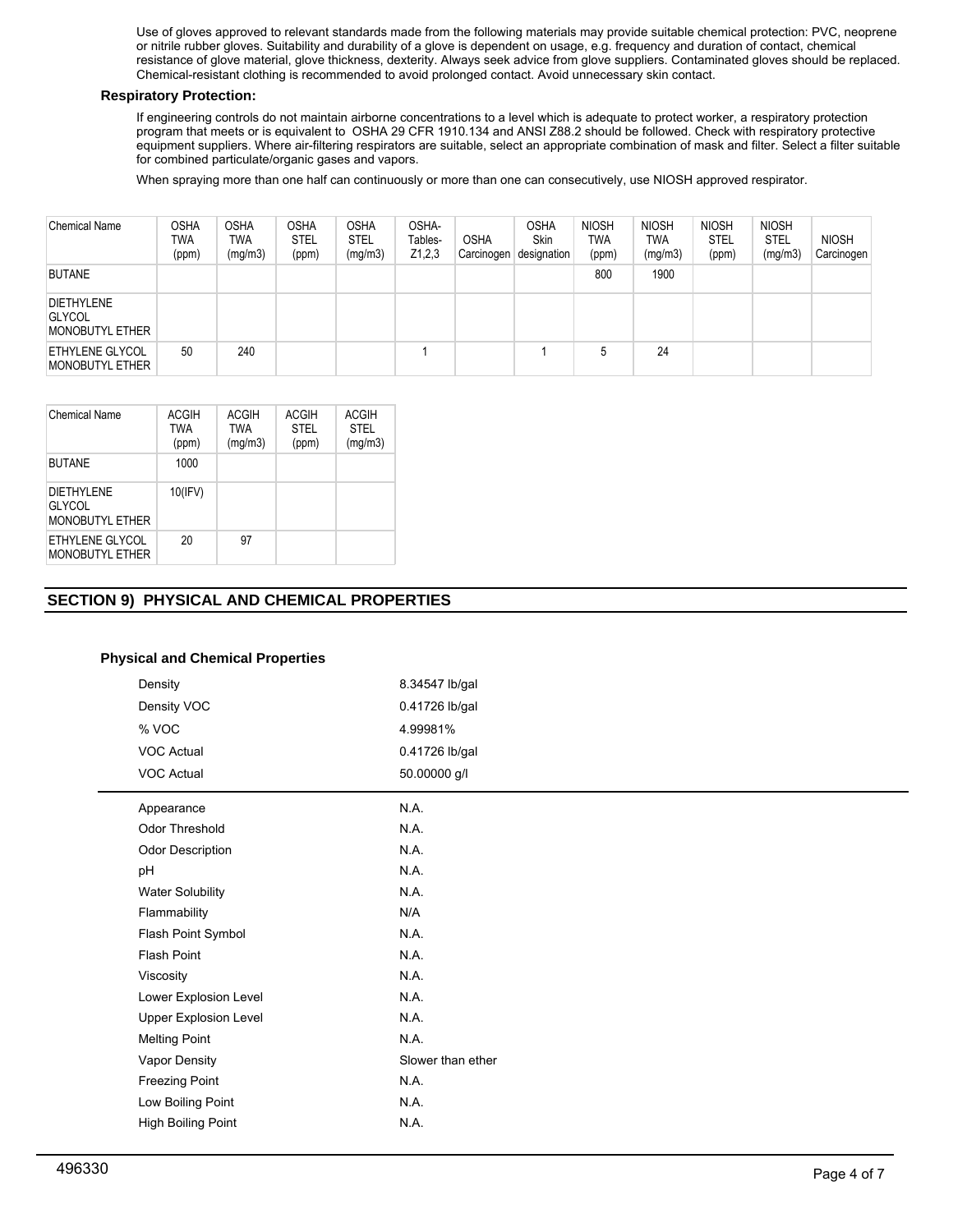Decomposition Pt N.A. Auto Ignition Temp N.A. Evaporation Rate Slower than ether

# **SECTION 10) STABILITY AND REACTIVITY**

## **Stability:**

Stable.

# **Conditions to Avoid:**

High temperatures.

#### **Incompatible Materials:**

None known.

## **Hazardous Reactions/Polymerization:**

Will not occur.

#### **Hazardous Decomposition Products:**

In fire, will decompose to carbon dioxide, carbon monoxide.

## **SECTION 11) TOXICOLOGICAL INFORMATION**

#### **Skin Corrosion/Irritation:**

Overexposure will cause defatting of skin.

Causes mild skin irritation

## **Serious Eye Damage/Irritation:**

Overexposure will cause redness and burning sensation.

Causes serious eye irritation

# **Carcinogenicity:**

No data available

#### **Germ Cell Mutagenicity:**

No data available

#### **Reproductive Toxicity:**

No data available

#### **Respiratory/Skin Sensitization:**

No data available

## **Specific Target Organ Toxicity - Single Exposure:**

No data available

## **Specific Target Organ Toxicity - Repeated Exposure:**

No data available

#### **Aspiration Hazard:**

No data available

#### **Acute Toxicity:**

Inhalation: effect of overexposure include irritation of respiratory tract, headache, dizziness, nausea, and loss of coordination. Extreme overexposure may result in unconsciousness and possibly death.

0000111-76-2 ETHYLENE GLYCOL MONOBUTYL ETHER

LC50 (female rat): 450 ppm (4-hour exposure) (2) LC50 (male rat): 486 ppm (4-hour exposure) (2)

LD50 (oral, male weanling rat): 3000 mg/kg (1)

- LD50 (oral, 6-week old male rat): 2400 mg/kg (1)
- LD50 (oral, yearling male rat): 560 mg/kg (1)

LD50 (oral, female rat): 530 mg/kg; 2500 mg/kg (1)LD50 (oral, male mouse): 1230 mg/kg (1)

LD50 (oral, rabbit): 320 mg/kg (1)

LD50 (dermal, male rabbit): 406 mg/kg (cited as 0.45 mL/kg) (1)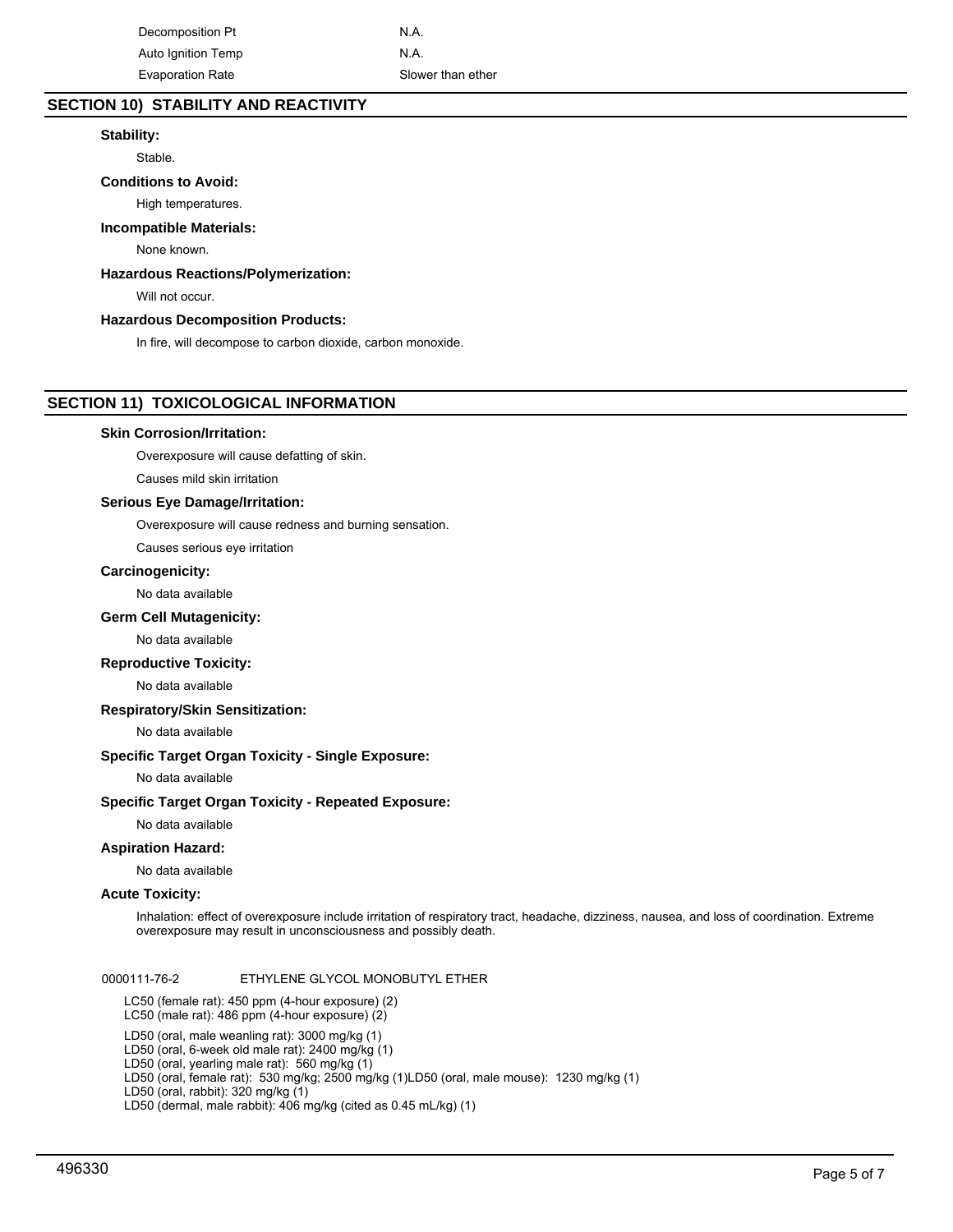#### 0000106-97-8 BUTANE

LC50 (mouse): 202000 ppm (481000 mg/m3) (4-hour exposure); cited as 680 mg/L (2-hour exposure) (9) LC50 (rat): 276000 ppm (658000 mg/m3) (4-hour exposure); cited as 658 mg/L (4- hour exposure) (9)

#### **Potential Health Effects - Miscellaneous**

0000111-76-2 ETHYLENE GLYCOL MONOBUTYL ETHER

Can be absorbed through the skin in harmful amounts. May cause injury to the kidneys, liver, blood and/or bone marrow. Repeated overexposure may result in damage to the blood. Eye contact may cause corneal injury. Has been toxic to the fetus in laboratory animals at doses that are toxic to the mother.

# **SECTION 12) ECOLOGICAL INFORMATION**

## **Toxicity:**

No data available.

## **Persistence and Degradability:**

No data available.

## **Bio-Accumulative Potential:**

No data available.

#### **Mobility in Soil:**

No data available.

#### **Other Adverse Effects:**

No data available.

## **SECTION 13) DISPOSAL CONSIDERATIONS**

## **Water Disposal:**

Under RCRA, it is the responsibility of the user of the product, to determine a the time of disposal whether the product meets RCRA criteria for hazardous waste. Waste management should be in full compliance with federal, state, and local laws.

Empty containers retain product residue which may exhibit hazards of material, therefore do not pressurize, cut, glaze, weld or use for any other purposes. Return drums to reclamation centers for proper cleaning and reuse.

# **SECTION 14) TRANSPORT INFORMATION**

#### **U.S. DOT Information:**

Consumer Commodity, ORM-D

## **IMDG Information:**

Consumer Commodity, ORM-D

#### **IATA Information:**

Consumer Commodity, ORM-D

## **SECTION 15) REGULATORY INFORMATION**

| <b>CAS</b>   | <b>Chemical Name</b>                 | % By Weight    | <b>Requlation List</b>                                       |
|--------------|--------------------------------------|----------------|--------------------------------------------------------------|
| 0000106-97-8 | <b>BUTANE</b>                        |                | 1% - 3% SARA312, VOC TSCA, ACGIH                             |
| 0000111-76-2 | ETHYLENE GLYCOL<br>MONOBUTYL ETHER   |                | 0.1% - 1.4% CERCLA, SARA312, SARA313, VOC, TSCA, ACGIH, OSHA |
| 0000112-34-5 | DIETHYLENE GLYCOL<br>MONOBUTYL ETHER |                | 1% - 2% CERCLA, HAPS, SARA312, SARA313, VOC, TSCA            |
| 0007320-34-5 | TETRAPOTASSIUM<br>PYROPHOSPHATE      |                | 0.1% - 2.6% SARA312.TSCA                                     |
| 0007732-18-5 | <b>WATER</b>                         | 56% - 91% TSCA |                                                              |

## **SECTION 16) OTHER INFORMATION**